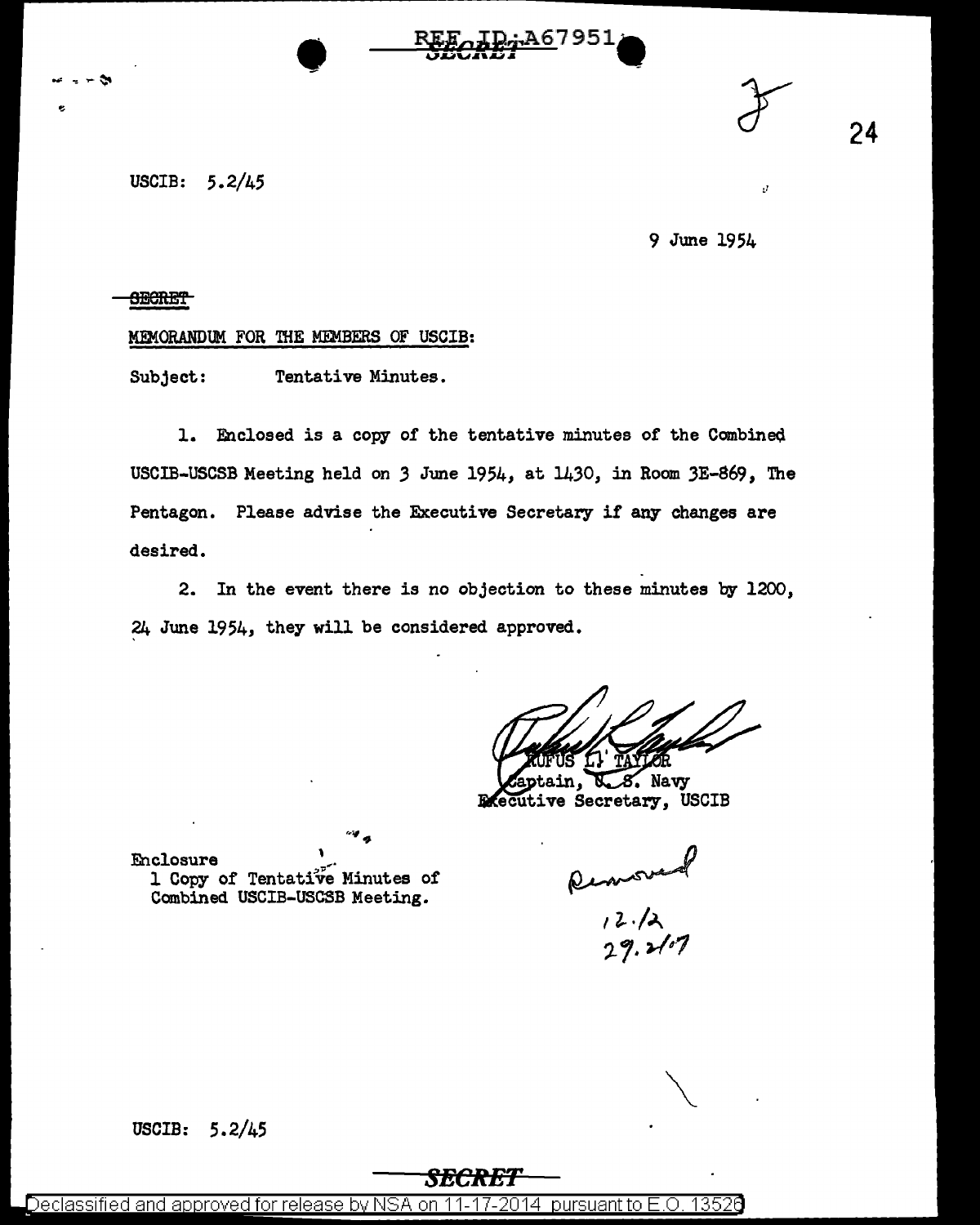$\mathbf{z}$ 

SECRET

## COMBINED MEETING

REE TD: A67951

# OF THE

## UNITED STATES COMMUNICATIONS INTELLIGENCE BOARD

 $\omega \rightarrow$ 

OGA

### AND THE

### UNITED STATES COMMUNICATIONS SECURITY BOARD

Joint Chairmen: Mr. Allen W. Dulles, USCIB General G.B. Erskine, USMC(Ret.), USCSB

## PRESENT:

| DEFENSE:      | <b>USCIB</b><br>and - General G.B. Erskine, USMC (Ret.)<br><b>USCSB</b>                                     |
|---------------|-------------------------------------------------------------------------------------------------------------|
| <b>STATE:</b> | USCIB - Mr. W. Park Armstrong, Jr.<br>USCSB - Mr. Gerald A. Drew                                            |
| EBI:          | USCIB - Mr. S.D. Ellis (for Mr. L.V. Boardman)<br>USCSB - Mr. S.D. Ellis                                    |
| CLA:          | USCIB - Mr. H.D. Sheldon                                                                                    |
|               |                                                                                                             |
| NSA:          | <b>USCIB</b><br>and - Lt. General Ralph J. Canine, USA<br>USCSB                                             |
| ARMY:         | <b>USCIB</b><br>and - Major General H. Reichelderfer (for Major<br>General Arthur G. Trudeau)<br>USCSB      |
| <b>NAVY:</b>  | USCIB - Captain W.M. McCormick (for RADM Carl F. Espe)<br>USCSB - Captain L.S. Howeth (for RADM W.B. Ammon) |
| <b>USAF:</b>  | USCIB - Colonel Craven C. Rogers (for Maj.Gen. J.A. Samford)<br>USCSB - Brig. General A.L. Pachynski        |
|               | TREASURY: USCSB - Mr. John P. Weitzel                                                                       |
| AEC:          | USCSB - Mr. W.B. McCool (for Mr. Roy B. Snapp)                                                              |

**SECRET**